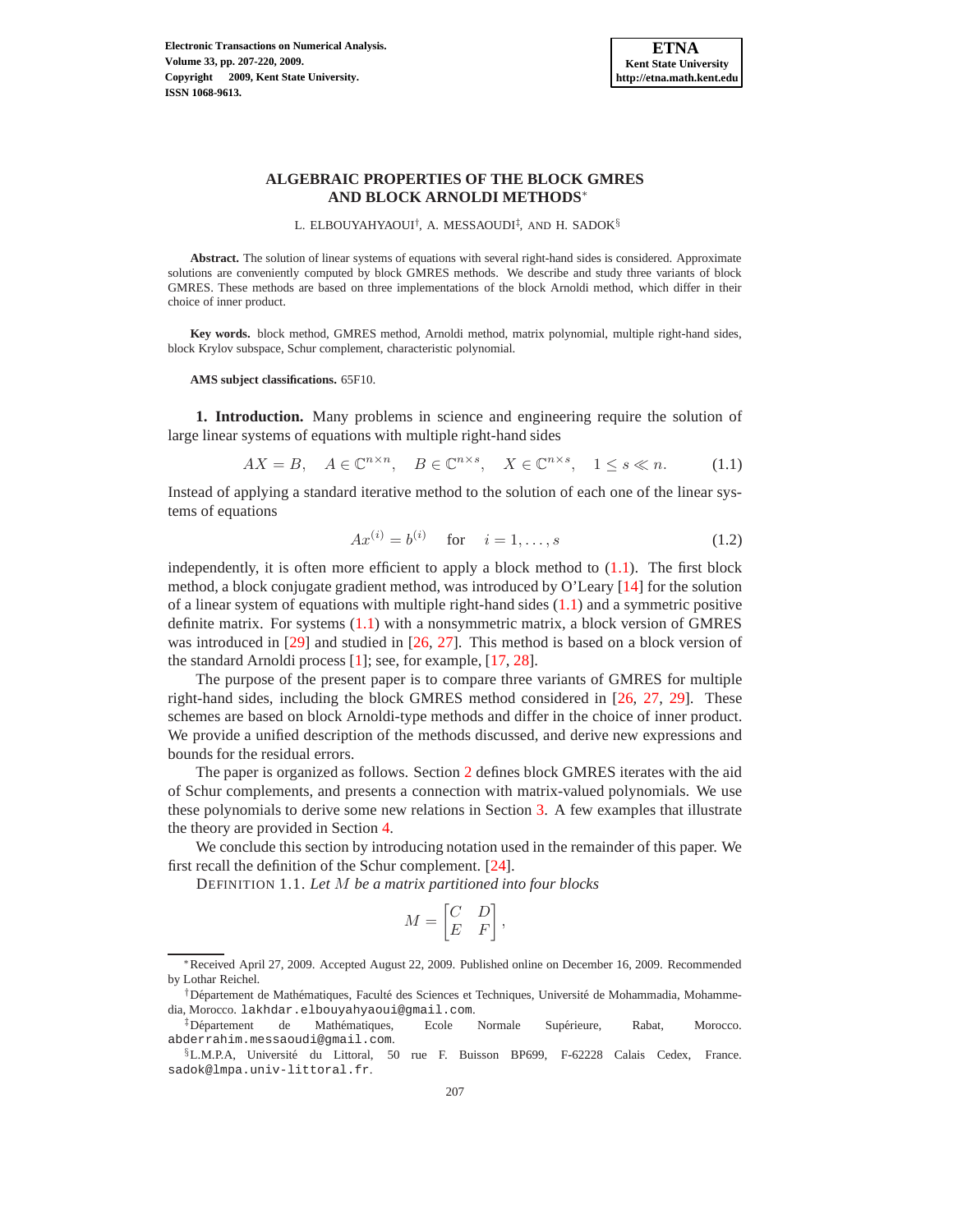*where the submatrix* F *is assumed to be square and nonsingular. The Schur complement of* F *in* M*, denoted by* (M/F)*, is defined by*

$$
(M/F) = C - DF^{-1}E.
$$

Throughout this paper, I and  $I_s$  denote identity matrices and  $e_k$  their kth column. For two matrices Y and Z in  $\mathbb{C}^{n \times s}$ , we define the inner product  $\langle Y, Z \rangle_F = \text{trace}(Y^H Z)$ , (where  $Y^H$ denotes the conjugate transpose of Y). The associated norm is the Frobenius norm  $\|\cdot\|_F$ . The 2-norm of a matrix  $X \in \mathbb{C}^{n \times s}$  is denoted by  $||X||_2$ . The Kronecker product of the matrices  $C = [c_{i,j}]$  and D is given by  $C \otimes D = [c_{i,j}D]$ . If X is an  $n \times s$  matrix,  $x = \text{vec}(X)$ is the ns vector obtained by stacking the  $s$  columns of the matrix  $X$ .

Finally, the roots of a matrix-valued polynomial  $\mathbb P$ , which is a square matrix whose entries are ordinary polynomials, are defined to be the roots of the ordinary polynomial  $\det(\mathbb{P}(t))$ .

<span id="page-1-0"></span>**2. Block minimal residual-type methods.** The nonsingular linear system with multiple right-hand sides [\(1.1\)](#page-0-0) can be solved by Krylov subspace methods in two distinct ways. The first approach is to apply classical GMRES [\[16](#page-13-8)] for linear systems of equations with singlevector right-hand sides to the s linear systems separately. The second approach is to treat all the right-hand sides simultaneously.

Before investigating the two approaches, we need some notation. Let the initial approxi-mation of the solution of [\(1.1\)](#page-0-0) be  $X_0 = [x_0^{(1)}, x_0^{(2)}, \dots, x_0^{(s)}]$ , and let  $R_0 = [r_0^{(1)}, \dots, r_0^{(s)}] =$  $B - AX_0$  be the corresponding residual, with  $r_0^{(i)} = b^{(i)} - Ax_0^{(i)}$  and  $B = [b^{(1)}, \dots, b^{(s)}]$ . In what follows, we let  $\mathcal{K}_k$  denote the block Krylov matrix

$$
\mathcal{K}_k=[R_0,AR_0,\ldots,A^{k-1}R_0],
$$

and  $K_{i,k}$  the Krylov matrix

$$
K_{i,k} = [r_0^{(i)}, A r_0^{(i)} \dots, A^{k-1} r_0^{(i)}]
$$

for  $i = 1, \ldots, s$ . We also introduce the matrix

$$
\mathcal{W}_k = A \mathcal{K}_k.
$$

**2.1. Standard GMRES applied to systems with multiple right-hand sides.** In this section we apply the standard GMRES method to each one of the  $s$  linear systems of equations [\(1.2\)](#page-0-1). Define the *i*th classical Krylov subspace  $K_k(A, r_0^{(i)})$  by

$$
K_k(A, r_0^{(i)}) = \text{span}\{r_0^{(i)}, A r_0^{(i)}, \dots A^{k-1} r_0^{(i)}\} \subset \mathbb{C}^n. \tag{2.1}
$$

It is well-known that the *k*th approximation  $x_{k,S}^{(i)}$  of GMRES applied to the *i*th linear system [\(1.2\)](#page-0-1) satisfies

$$
x_{k,S}^{(i)} - x_0^{(i)} \in \mathcal{K}_k(A, r_0^{(i)}) \quad \text{and} \quad (A^j r_0^{(i)})^H r_{k,S}^{(i)} = 0 \quad \text{for } j = 1, \dots k,
$$
 (2.2)

where  $r_{k,S}^{(i)} = b^{(i)} - A x_{k,S}^{(i)}$ . It follows that the residual vector  $r_{k,S}^{(i)}$  can be written as a linear combination of the vectors  $A^j r_0^{(i)}$ ,  $j = 0, 1, \dots, k$ , i.e.,

$$
r_{k,S}^{(i)} = p_{k,S}^{(i)}(A)r_0^{(i)},
$$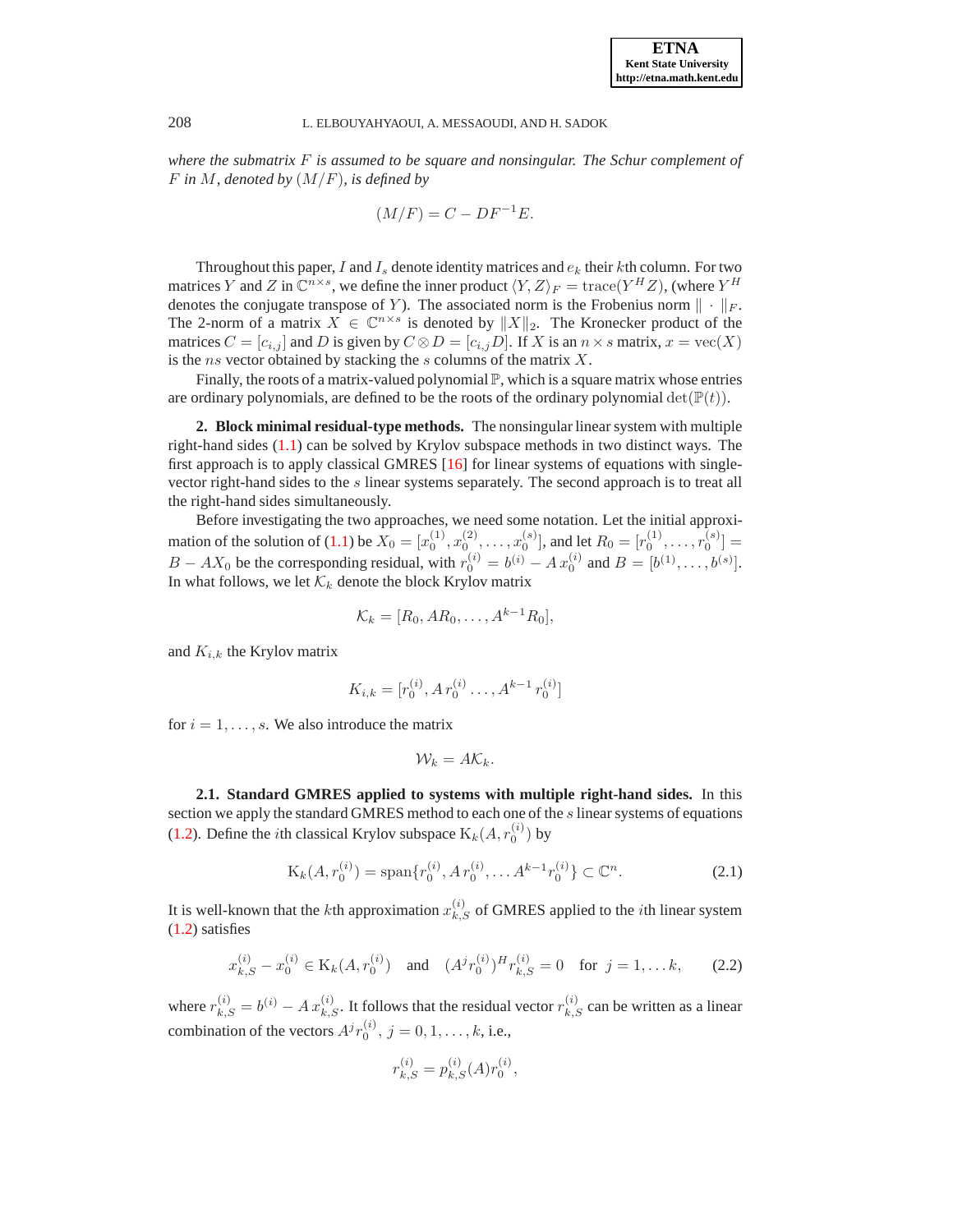where

$$
p_{k,S}^{(i)}(t) = \frac{\det\left(\begin{bmatrix} 1 & t & \dots & t^k \\ K_{i,k}^H A^H r_0^{(i)} & K_{i,k}^H A^H A K_{i,k} & \end{bmatrix}\right)}{\det(K_{i,k}^H A^H A K_{i,k})}.
$$

The residual error for each one of the s linear systems satisfies

<span id="page-2-3"></span>
$$
||r_{k,S}^{(i)}||_2^2 = \frac{1}{e_1^T (K_{i,k+1}^H K_{i,k+1})^{-1} e_1}, \quad i = 1, \dots, s; \tag{2.3}
$$

see [\[21,](#page-13-9) [22](#page-13-10)]. Therefore, the Frobenius norm of the residual

<span id="page-2-0"></span>
$$
R_{k,S} = [r_{k,S}^{(1)}, \dots, r_{k,S}^{(2)}] = [p_{k,S}^{(1)}(A)r_0^{(1)}, \dots, p_{k,S}^{(s)}(A)r_0^{(s)}]
$$
(2.4)

can be written as

<span id="page-2-4"></span>
$$
||R_{k,S}||_F^2 = \sum_{i=1}^s \frac{1}{e_1^T (K_{i,k+1}^H K_{i,k+1})^{-1} e_1}.
$$
 (2.5)

Similarly to the situation for standard GMRES, the residual  $R_{k,S}$  can be expressed in terms of a polynomial in  $A$ . We deduce from  $(2.4)$  that

vec
$$
(R_{k,S}) = \mathbb{P}^G_{k,S}(A) \text{ vec}(R_0), \text{ where } \mathbb{P}^G_{k,S}(t) = \text{diag}(p_{k,S}^{(1)}(t), \dots, p_{k,S}^{(s)}(t)).
$$
 (2.6)

**2.2. The global GMRES method.** Instead of using standard GMRES to solve each linear system  $(1.2)$  separately, we may apply GMRES to a block diagonal matrix. The s linear systems [\(1.2\)](#page-0-1) can be rewritten in a compact form as  $(A \otimes I_s)x = \text{vec}(B)$ , with  $x = \text{vec}(X)$ . This gives the following linear system with a single right-hand side

<span id="page-2-1"></span>
$$
\begin{bmatrix} A & & \\ & \ddots & \\ & & A \end{bmatrix} x = \begin{bmatrix} b^{(1)} \\ \vdots \\ b^{(s)} \end{bmatrix} .
$$
 (2.7)

Application of standard GMRES to [\(2.7\)](#page-2-1) yields the global GMRES method, which also can be defined as follows. Let

$$
\mathbf{K}_k^G(A, U) = \text{span}\{U, A U, \dots, A^{k-1} U\} \subset \mathbb{C}^{n \times s}
$$

denote the matrix Krylov subspace spanned by the matrices  $U, AU, \ldots, A^{k-1}U$ , where U is an  $n \times s$  matrix. Note that  $Z \in \mathbf{K}_k^G(A, U)$  implies that

$$
Z = \sum_{j=1}^{k} \alpha_j A^{j-1} U, \qquad \alpha_j \in \mathbb{C}, \qquad j = 1, \dots, k.
$$

At step k, the global GMRES method constructs the approximation  $X_{k,G}$ , which satisfies the relations

$$
X_{k,G} - X_0 \in \mathbf{K}_k^G(A, R_0)
$$
 and  $\langle A^j R_0, R_{k,G} \rangle_F = 0$ ,  $j = 1, ..., k$ .

The residual  $R_{k,G} = B - AX_{k,G}$  satisfies the minimization property

<span id="page-2-2"></span>
$$
||R_{k,G}||_F = \min_{Z \in \mathbf{K}_k^G(A, R_0)} ||R_0 - AZ||_F.
$$
 (2.8)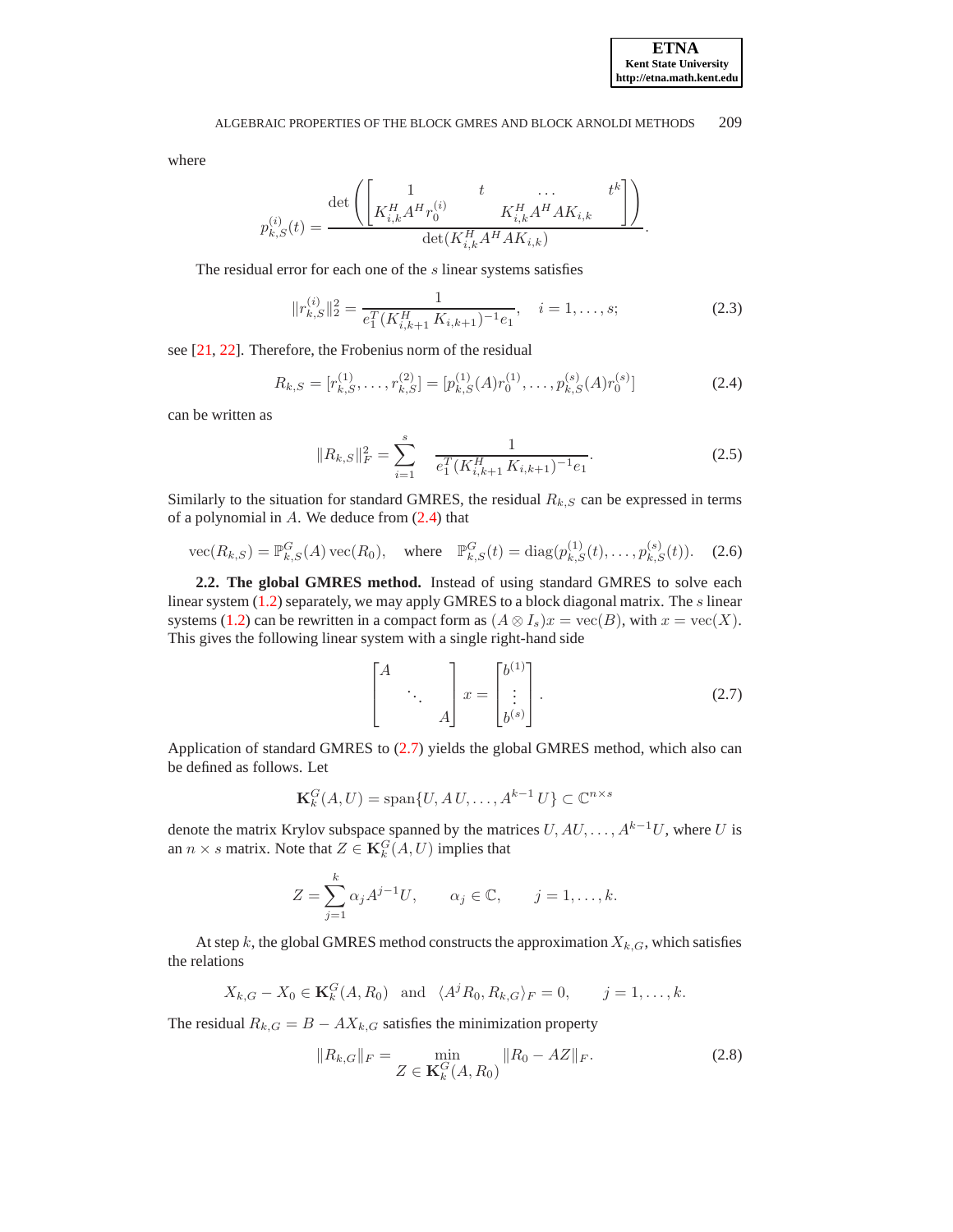.

## 210 L. ELBOUYAHYAOUI, A. MESSAOUDI, AND H. SADOK

The problem [\(2.8\)](#page-2-2) is solved by applying the global Arnoldi process [\[8\]](#page-13-11).

Global GMRES is a generalization of the global MR method proposed by Saad for approximating the inverse of a matrix [\[18](#page-13-12), p. 300]. The global method also is effective, compared to block Krylov subspace methods, when applied to the solution of large and sparse Lyapunov and Sylvester matrix equations with right-hand sides of low rank; see [\[9,](#page-13-13) [10,](#page-13-14) [23](#page-13-15)]. Applications of the global Arnoldi method in control theory, model reduction, and quadratic matrix equations are given in [\[4](#page-13-16)[–6,](#page-13-17) [30\]](#page-13-18).

It is convenient to introduce the matrix product  $\diamond$ . Let  $Y = [Y_1, Y_2, \ldots, Y_p]$  and  $Z = [Z_1, Z_2, \dots, Z_l]$  be matrices of dimension  $n \times ps$  and  $n \times ls$ , respectively, where  $Y_i$  and  $Z_j$  ( $i = 1, \ldots, p; j = 1, \ldots, l$ ) are  $n \times s$  matrices. Then  $\diamond$  is defined by

$$
Y^H \diamond Z = \begin{bmatrix} \langle Y_1, Z_1 \rangle_F & \langle Y_1, Z_2 \rangle_F & \dots & \langle Y_1, Z_l \rangle_F \\ \langle Y_2, Z_1 \rangle_F & \langle Y_2, Z_2 \rangle_F & \dots & \langle Y_2, Z_l \rangle_F \\ \vdots & \vdots & \ddots & \vdots \\ \langle Y_p, Z_1 \rangle_F & \langle Y_p, Z_2 \rangle_F & \dots & \langle Y_p, Z_l \rangle_F \end{bmatrix} \subset \mathbb{C}^{p \times l}.
$$

THEOREM 2.1 ([\[3](#page-13-19)]). Let the matrix  $(AK_k)^H \diamond (AK_k)$  be nonsingular. Then

$$
R_{k,G} = R_0 - A\mathcal{K}_k \left( (A\mathcal{K}_k)^H \diamond (A\mathcal{K}_k) \right)^{-1} \left( (A\mathcal{K}_k)^H \diamond R_0 \right)
$$
  
=  $\mathbb{P}_{k,G}^G(A)R_0$ ,

*where*

$$
\mathbb{P}_{k,G}^G(t) = \frac{\det\left(\begin{bmatrix} 1 & t & \cdots & t^k \\ (AK_k)^H \diamond R_0 & (AK_k)^H \diamond (AK_k) \end{bmatrix}\right)}{\det((AK_k)^H \diamond (AK_k))}.
$$
(2.9)

*Moreover,*

$$
||R_{k,G}||_F^2 = \frac{1}{e_1^T \left(\mathcal{K}_{k+1}^H \diamond \mathcal{K}_{k+1}\right)^{-1} e_1} = \frac{1}{e_1^T \left(\sum_{i=1}^s K_{i,k+1}^H K_{i,k+1}\right)^{-1} e_1}
$$
  
We also can write  $R_{k,G} = \left[\mathbb{P}_{k,G}^G(A)r_0^{(1)}, \dots, \mathbb{P}_{k,G}^G(A)r_0^{(s)}\right]$  or equivalently  

$$
\text{vec}(R_{k,G}) = \text{diag}\left(\mathbb{P}_{k,G}^G(A), \dots, \mathbb{P}_{k,G}^G(A)\right) \text{vec}(R_0).
$$

The matrix-valued polynomial involved in the preceding two studied methods are both diagonal. In the next section, we consider a general matrix-valued polynomial.

**2.3. The block GMRES method.** Another approach to solving [\(1.1\)](#page-0-0) is to consider all the *s* right-hand side vectors  $b^{(i)}$ ,  $i = 1, ..., s$ , as an  $n \times s$  matrix. This leads to the block GMRES method (BGMRES). This method determines at step  $k$  an approximate solution  $X_{k,B}$  of [\(1.1\)](#page-0-0) from the requirements

$$
X_{k,B} - X_0 \in \mathbf{K}_k^B(A, R_0)
$$
, and  $R_{k,B} = B - AX_{k,B} \perp \mathbf{K}_k^B(A, AR_0)$ , (2.10)

where

$$
\mathbf{K}_k^B(A, U) = \text{block span}\{U, AU, \dots, A^{k-1}U\},\
$$

and "block span" is defined by

$$
\mathbf{K}_k^B(A, U) = \left\{ X \in \mathbb{C}^{n \times s} \, | X = \sum_{i=0}^{k-1} A^i U \, \Omega_i; \, \Omega_i \in \mathbb{C}^{s \times s} \text{ for } i = 0, \dots, k-1 \right\} \subset \mathbb{C}^{n \times s}.
$$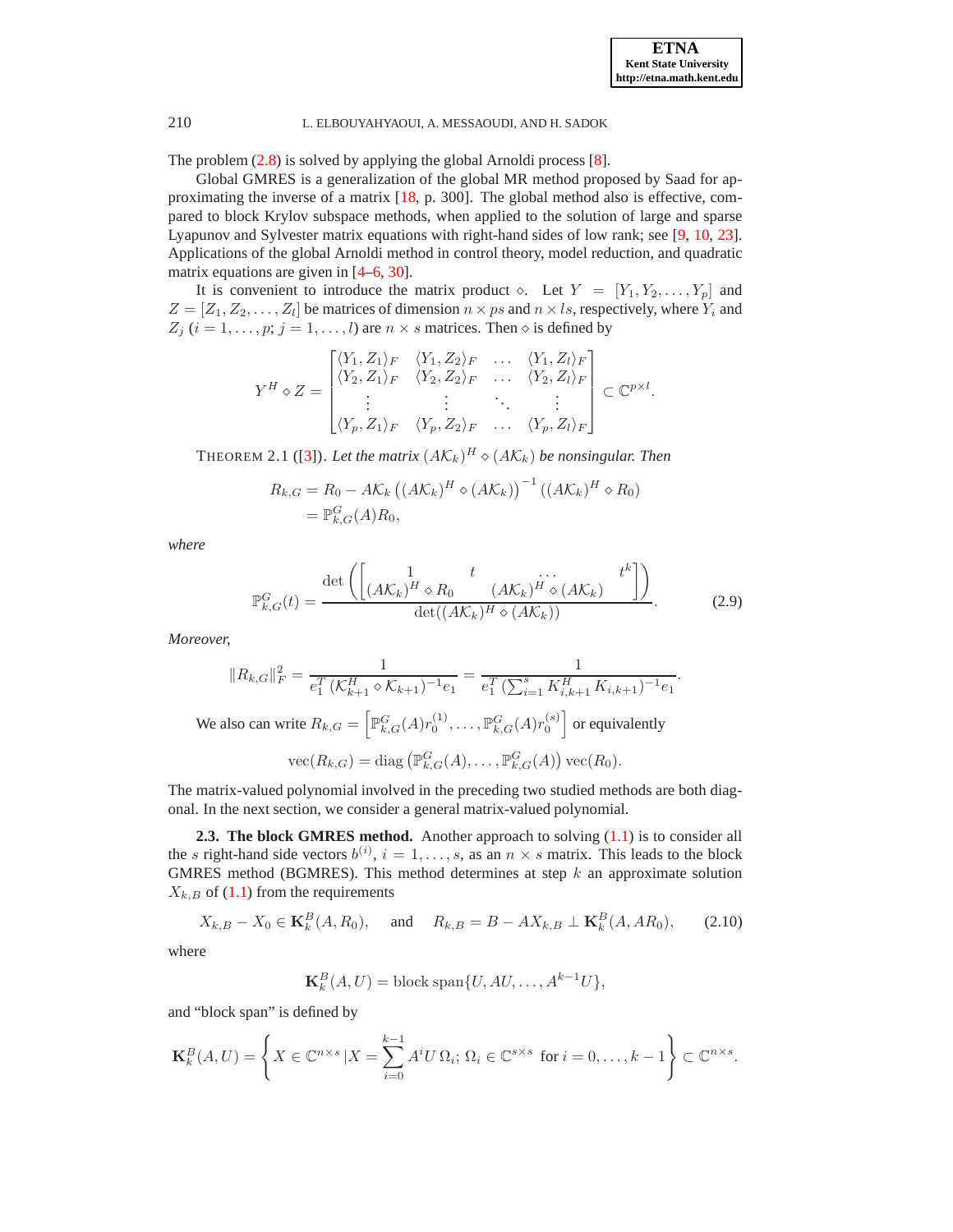Alternatively, BGMRES can be defined by considering the approximate solution of the ith system  $(1.2)$ , which is determined by

$$
x_{k,B}^{(i)} - x_0^{(i)} \in \mathbb{K}_k(A, R_0) \text{ and } (A^j R_0)^H r_{k,B}^{(i)} = 0, \quad j = 1, \dots, k; \ i = 1, \dots, s, \quad (2.11)
$$

where

$$
\mathbb{K}_k(A, R_0) = \text{Range}([R_0, AR_0, \dots, A^{k-1} R_0]) \subset \mathbb{C}^n. \tag{2.12}
$$

Note that the Krylov subspace  $\mathbb{K}_k(A, R_0)$  is a sum of s classical Krylov subspaces

$$
\mathbb{K}_k(A, R_0) = \sum_{i=1}^s K_k(A, r_0^{(i)}).
$$

Each column of the residual matrix  $R_{k,B}$  is obtained by projecting orthogonally the corresponding column of  $R_0$  onto the block Krylov subspace  $A \mathbb{K}_k(A, R_0)$ . Therefore, BGMRES is a minimization method

$$
||R_{k,B}||_F = \min_{Z \in \mathbf{K}_k^B(A,R_0)} ||R_0 - AZ||_F.
$$

<span id="page-4-0"></span>The following result will be used in the sequel. THEOREM 2.2. *(*[\[2\]](#page-13-20)*)* Let the matrix  $W_k = AK_k$  be of full rank. Then

$$
R_{k,B} = R_0 - A\mathcal{K}_k \left(\mathcal{W}_k^H \mathcal{W}_k\right)^{-1} \mathcal{W}_k^H R_0
$$
  
= 
$$
\left( \begin{bmatrix} R_0 & \mathcal{W}_k \\ \mathcal{W}_k^H R_0 & \mathcal{W}_k^H \mathcal{W}_k \end{bmatrix} / \mathcal{W}_k^H \mathcal{W}_k \right).
$$

Following Vital [\[29](#page-13-1)], we introduce the operator

$$
\mathbb{P}_{k,B}^G(A) \circ R_0 = \sum_{i=0}^k A^i R_0 \Omega_i,
$$

where  $\Omega_0 = I_s$ ,  $[\Omega_1, \dots, \Omega_k] = -(\mathcal{W}_k^H \mathcal{W}_k)^{-1} \mathcal{W}_k^H R_0$ , and  $\mathbb{P}_{k,B}^G$  is the matrix-valued polynomial defined by

$$
\mathbb{P}_{k,B}^G(t) = \sum_{i=1}^k t^i \Omega_i = \left( \begin{bmatrix} I_s & tI_s & \dots & t^k I_s \\ \mathcal{W}_k^H R_0 & \mathcal{W}_k^H \mathcal{W}_k \end{bmatrix} / \mathcal{W}_k^H \mathcal{W}_k \right). \tag{2.13}
$$

Then the residual  $R_{k,B}$  can be expressed as

$$
R_{k,B} = \mathbb{P}_{k,B}^G(A) \circ R_0.
$$

Theorem [2.2](#page-4-0) helps us compare the residuals of standard GMRES applied to [\(1.2\)](#page-0-1) and of BGMRES applied to  $(1.1)$ . The relation  $(2.3)$  is the key to developing convergence results for GMRES [\[21,](#page-13-9) [22\]](#page-13-10). We have the following expression for the norm of the residuals determined by BGMRES.

THEOREM 2.3. Assume that the matrix  $W_k$  is of full rank. Then

$$
||r_{k,B}^{(i)}||^2 = \frac{1}{e_1^T \begin{bmatrix} r_0^{(i)} & r_0^{(i)} & r_0^{(i)H} & \mathcal{W}_k \\ \mathcal{W}_k^H r_0^{(i)} & \mathcal{W}_k^H & \mathcal{W}_k \end{bmatrix}^{-1}} \text{ for } i = 1, ..., s. \tag{2.14}
$$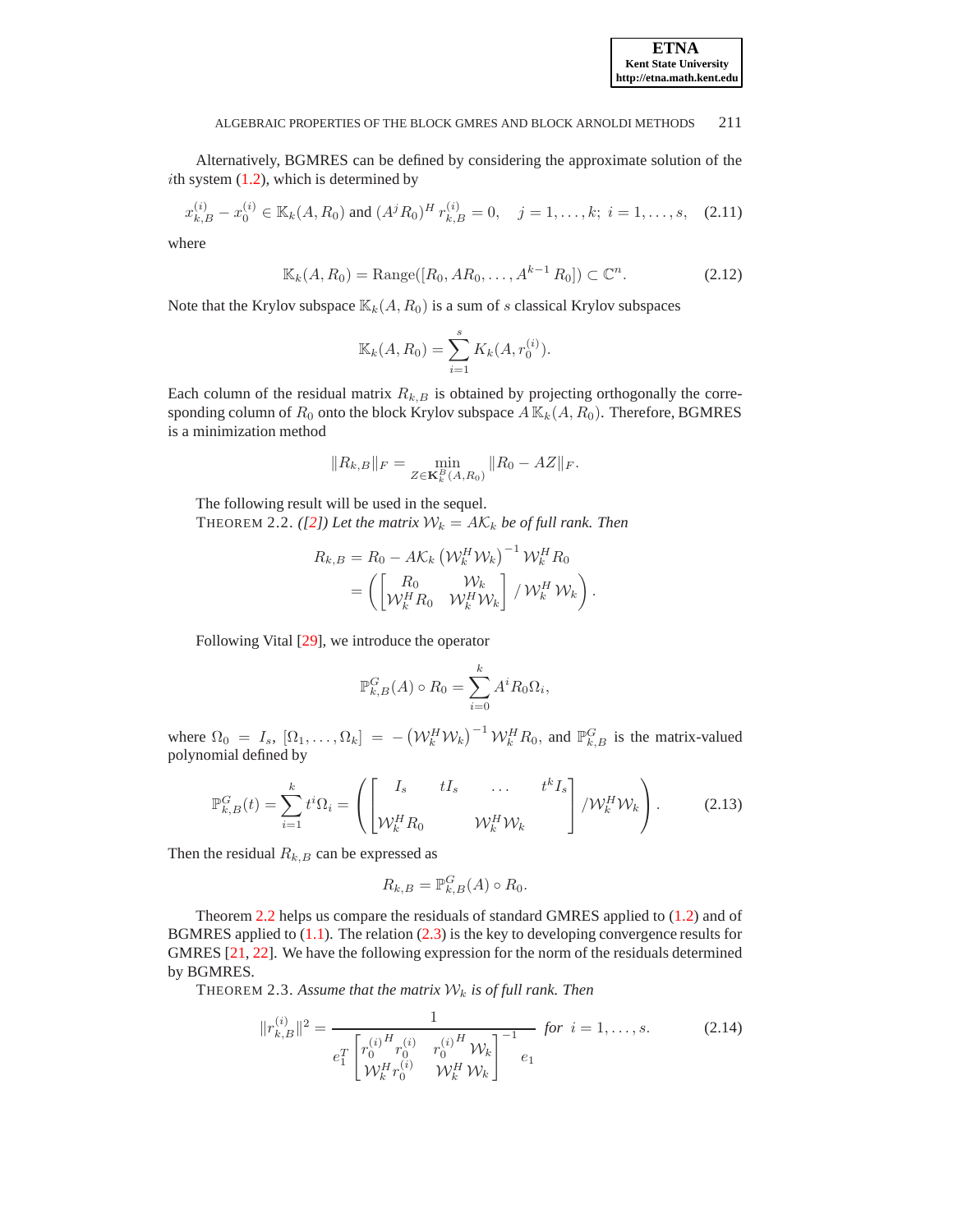*Proof*. From the first expression in Theorem [2.2,](#page-4-0) we deduce that

$$
r_{k,B}^{(i)} = r_0^{(i)} - \mathcal{W}_k \left( \mathcal{W}_k^H \mathcal{W}_k \right)^{-1} \mathcal{W}_k^H r_0^{(i)} = \left( I - \mathcal{W}_k \left( \mathcal{W}_k^H \mathcal{W}_k \right)^{-1} \mathcal{W}_k^H \right) r_0^{(i)}.
$$
 (2.15)

Consequently,

$$
||r_{k,B}^{(i)}||^{2} = r_{0}^{(i)H} r_{k,B}^{(i)} = (r_{0}^{(i)})^{H} r_{0}^{(i)} - (r_{0}^{(i)})^{H} W_{k} (\mathcal{W}_{k}^{H} W_{k})^{-1} W_{k}^{H} r_{0}^{(i)},
$$

and so we obtain

$$
||r_{k,B}^{(i)}||^2 = \left( \begin{bmatrix} (r_0^{(i)})^H (r_0^{(i)}) & (r_0^{(i)})^H \mathcal{W}_k \\ \mathcal{W}_k^H r_0^{(i)} & \mathcal{W}_k^H \mathcal{W}_k \end{bmatrix} / \mathcal{W}_k^H \mathcal{W}_k \right). \tag{2.16}
$$

Hence,  $||r_{k,B}^{(i)}||^2$  is the Schur complement of  $\mathcal{W}_k^H \mathcal{W}_k$  in the matrix

$$
\begin{bmatrix} (r_0^{(i)})^H r_0^{(i)} & (r_0^{(i)})^H \mathcal{W}_k \\ \mathcal{W}_k^H r_0^{(i)} & \mathcal{W}_k^H \mathcal{W}_k \end{bmatrix},
$$

which can be factored into a product of a block upper and a block lower triangular matrix (UL factorization)

$$
\begin{bmatrix} (r_0^{(i)})^H r_0^{(i)} & (r_0^{(i)})^H \mathcal{W}_k \\ \mathcal{W}_k^H r_0^{(i)} & \mathcal{W}_k^H \mathcal{W}_k \end{bmatrix} = \begin{bmatrix} 1 & (r_0^{(i)})^H \mathcal{W}_k \left(\mathcal{W}_k^H \mathcal{W}_k\right)^{-1} \\ 0 & I \end{bmatrix} \begin{bmatrix} \|r_{k,B}^{(i)}\|^2 & 0 \\ \mathcal{W}_k^H r_0^{(i)} & \mathcal{W}_k^H \mathcal{W}_k \end{bmatrix}.
$$

This factorization yields

$$
e_1^T \begin{bmatrix} r_0^{(i)} \, \frac{H}{r_0^{(i)}} & r_0^{(i)} \, \frac{H}{r_0^{(i)}} & W_k \end{bmatrix}^{-1} e_1 = \frac{1}{\|r_{k,B}^{(i)}\|^2},\tag{2.17}
$$

which proves the theorem.  $\square$ 

The above theorem allows us to improve the well-known result

$$
\min_{Z \in \mathbf{K}_k^B(A, R_0)} \|R_0 - AZ\|_{\psi} \le \max_{i=1...s} \min_{z_i \in K_k(A, r_0^{(i)})} \|r_0^{(i)} - z_i\|,
$$

which was stated in [\[26,](#page-13-2) [27](#page-13-3)] with  $||Z||_{\psi} = \max_{i=1,\dots,s} (||z_i||)$ , and was shown by Vital in her thesis [\[29\]](#page-13-1). It shows that the residual obtained by BGMRES is bounded by the maximum of the norm of the residuals obtained by applying standard GMRES to each one of the s systems [\(1.2\)](#page-0-1).

THEOREM 2.4. *Let the matrix* W<sup>k</sup> *be of full rank. Then*

$$
||r_{k,B}^{(i)}|| \leq ||r_{k,S}^{(i)}||
$$
 for  $i = 1, ..., s$ 

*and*

$$
||R_{k,B}||_F \leq ||R_{k,S}||_F \leq ||R_{k,G}||_F.
$$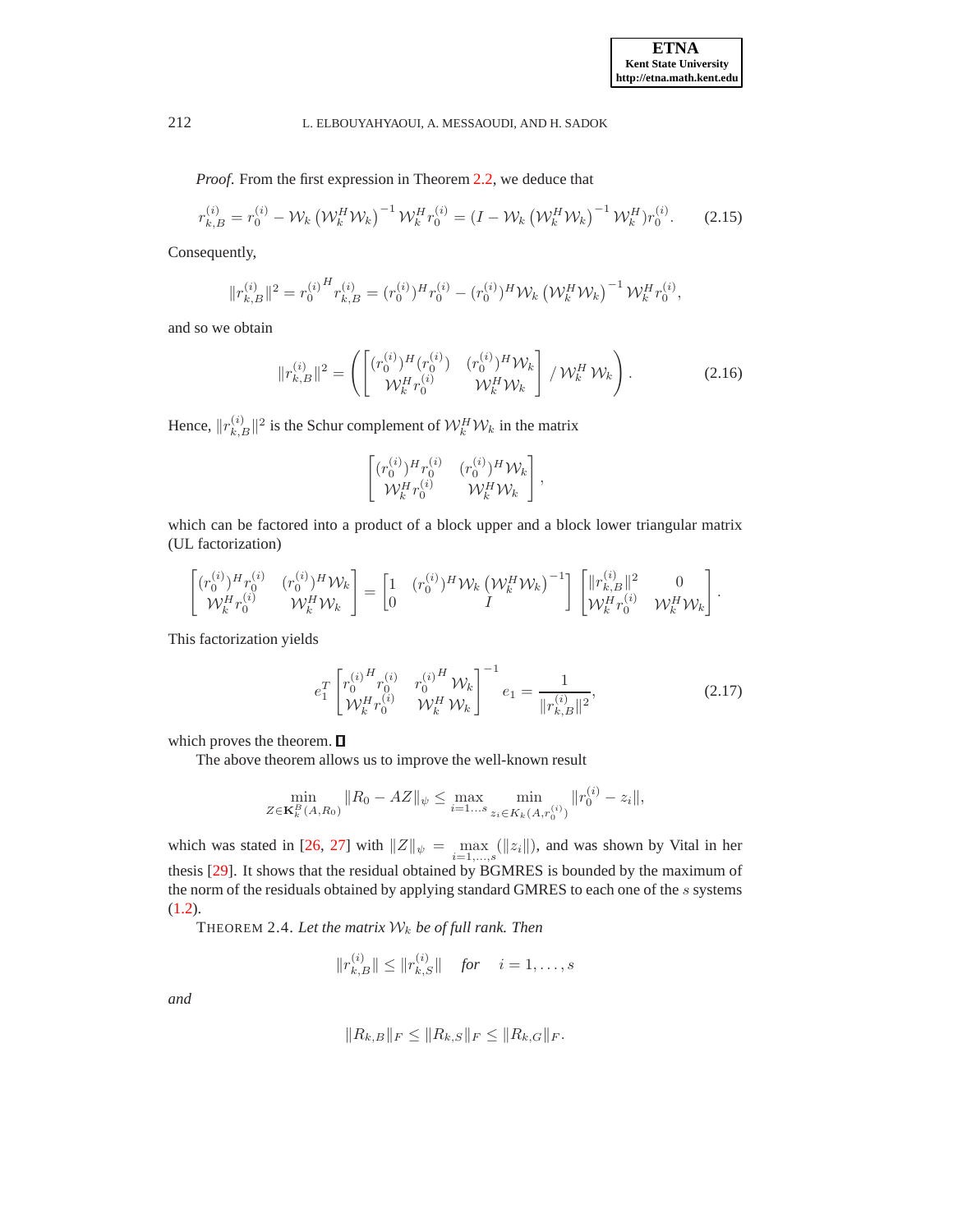*Proof.* It suffices to show the first part of the theorem for  $i = 1$ . Let us first remark that there exists a permutation matrix P, such that  $W_k = A[K_{1,k}, \ldots, K_{s,k}]$  P. Therefore, we can rewrite the expression of  $||R_{k,B}^{(1)}||^2$  as

$$
||r_{k,B}^{(1)}||^2 = \frac{1}{e_1^T F_k^{-1} e_1},
$$

where

$$
F_{k} = \begin{bmatrix} r_{0}^{(1)H} r_{0}^{(1)} & r_{0}^{(1)H} AK_{1,k} & \dots & r_{0}^{(1)H} AK_{s,k} \\ (AK_{1,k})^{H} r_{0}^{(1)} & (AK_{1,k})^{H} AK_{1,k} & \dots & (AK_{1,k})^{H} AK_{s,k} \\ \vdots & \vdots & \dots & \vdots \\ (AK_{s,k})^{H} r_{0}^{(1)} & (AK_{s,k})^{H} AK_{1,k} & \dots & (AK_{s,k})^{H} AK_{s,k} \end{bmatrix}.
$$

By noticing that the  $(k + 1) \times (k + 1)$  principal submatrix of  $F_k$  is  $K_{1,k+1}^H K_{1,k+1}$ , using Theorem 6.2 of  $[31, p. 177]$  and  $(2.3)$ , we deduce that

$$
\frac{1}{\|r_{k,B}^{(1)}\|^2} = e_1^T F_k^{-1} e_1 \ge e_1^T (K_{1,k+1}^H K_{1,k+1})^{-1} e_1 = \frac{1}{\|r_{k,S}^{(1)}\|^2}.
$$

To prove the last inequality, we apply [\(2.5\)](#page-2-4) and Theorem 7.2 of [\[15](#page-13-22)], and obtain

$$
||R_{k,S}||_F = \sum_{i=1}^s \frac{1}{e_1^T (K_{i,k+1}^H K_{i,k+1})^{-1} e_1} \le \frac{1}{e_1^T (\sum_{i=1}^s K_{i,k+1}^H K_{i,k+1})^{-1} e_1} = ||R_{k,G}||_F^2,
$$

which completes the proof.  $\square$ 

We now examine the zeros of the matrix-valued polynomial  $\mathbb{P}^G_{k,B}$ . THEOREM 2.5. Let the matrix  $W_k$  be of full rank. Then

$$
\det(\mathbb{P}_{k,B}^G(t)) = \prod_{i=1}^{ks} \frac{(\alpha_i^{(k)} - t)}{\alpha_i^{(k)}},
$$

where the  $\alpha_{i_{\infty}}^{(k)}$ , for  $i = 1, ..., ks$ , are the generalized eigenvalues of the matrix pair  $\{ \mathcal{W}_k^H \mathcal{W}_k, \mathcal{W}_k^H \mathcal{K}_k \}.$ 

*Proof.* Let  $\alpha$  be a root of  $\det(\mathbb{P}_{k,B}^G)$ . Then from Theorem [2.2,](#page-4-0) we deduce that

$$
\det\left(\begin{bmatrix} I_s & \alpha I_s & \dots & \alpha^k I_s \\ \mathcal{W}_k^H R_0 & \mathcal{W}_k^H \mathcal{W}_k \end{bmatrix}\right) = 0.
$$
 (2.18)

Let us denote the *i*th block column of this determinant by  $C_i$ . Then by replacing the block column  $C_i$  by  $C_i - \alpha C_{i-1}$  for  $i = 2, \ldots, k$ , we obtain

$$
\det(\mathcal{W}_k^H \mathcal{W}_k - \alpha \mathcal{W}_k^H \mathcal{K}_k) = 0, \tag{2.19}
$$

which shows that  $\alpha$  is a generalized eigenvalue of the matrix pair  $\{W_k^H W_k, W_k^H K_k\}$ . The proof is completed by noticing that  $\det(\mathbb{P}^G_{k,B}(0)) = 1$ .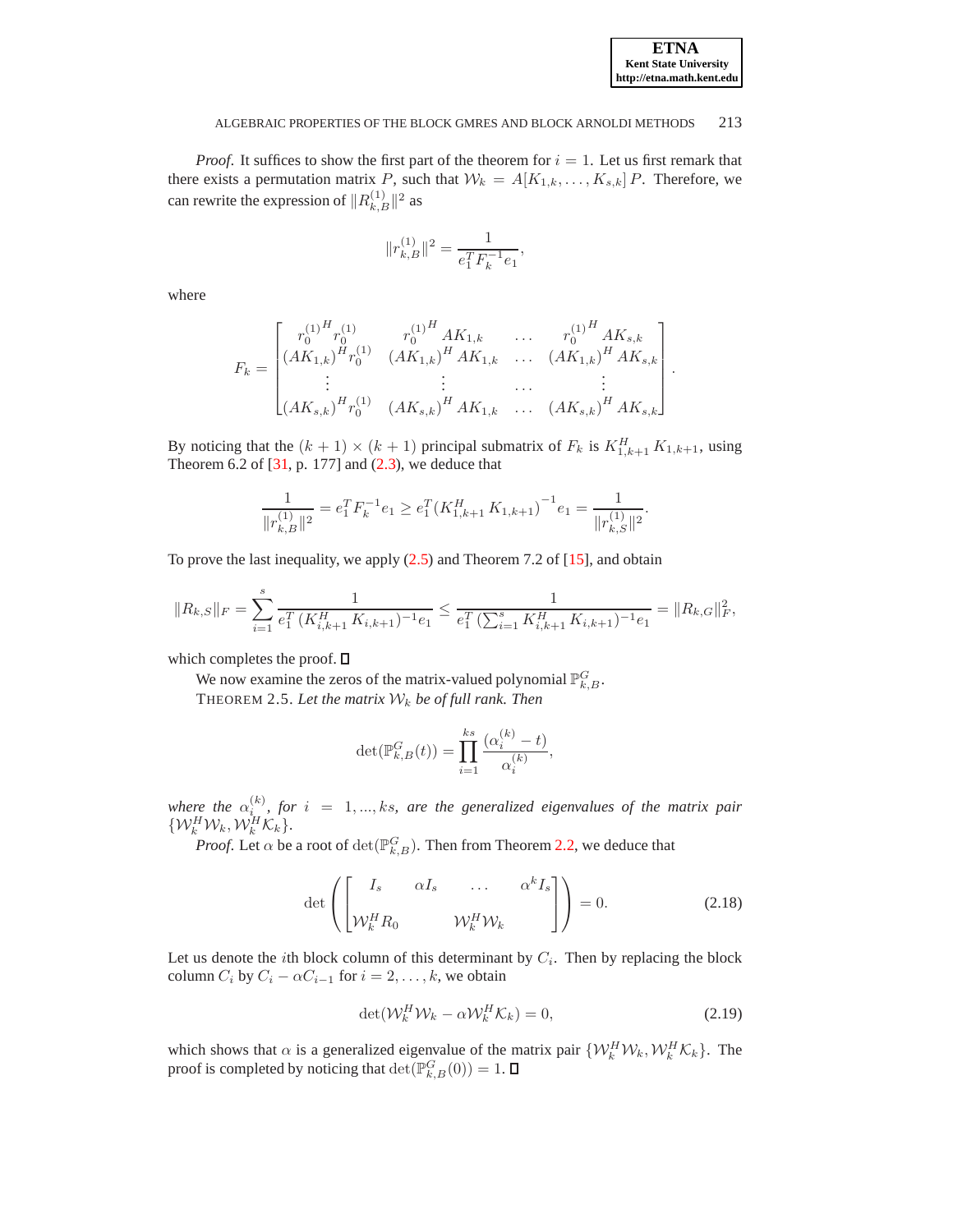<span id="page-7-0"></span>**3. Block Arnoldi-type algorithms for multiple starting vectors.** This section provides the framework for block Arnoldi-type algorithms. These algorithms are used for determining multiple or clustered eigenvalues. They also are applied in implementations of block and global GMRES methods.

We give a unified presentation of Arnoldi-type algorithms, which include the standard Arnoldi algorithm applied to each column of the starting block vector, the global Arnoldi method, and the block Arnoldi method. Let U be an  $n \times s$  matrix. The Arnoldi-type algorithms construct a basis  $\{V_1^{\bullet}, \ldots, V_k^{\bullet}\}$  of a subspace of  $\mathbf{K}_k^B(A, U)$ . The basis satisfies an orthogonality property and  $\mathcal{H}_k^{\bullet} = (\mathcal{V}_k^{\bullet})^H A \mathcal{V}_k^{\bullet}$  is upper block Hessenberg.

We examine three possibly choices of orthogonality. Let  $\Phi^{\bullet} : \mathbb{C}^{n \times s} \times \mathbb{C}^{n \times s} \to \mathbb{C}^{s \times s}$  be defined for  $\bullet \in \{B, S, G\}$  by

$$
\left\{ \begin{array}{rcl} \Phi^B(X,Y) &=& X^H Y, \\ \Phi^S(X,Y) &=& \text{the diagonal of the matrix } X^H Y, \\ \Phi^G(X,Y) &=& \text{trace}(X^H Y) I_s = \langle X,Y \rangle_F I_s, \end{array} \right.
$$

for all  $X \in \mathbb{C}^{n \times s}$  and for all  $Y \mathbb{C}^{n \times s}$ .

If  $\Phi^B(X, Y) = X^H Y = 0$ , then the block-vectors X, Y are said to be block-orthogonal; see Gutknecht [\[11](#page-13-23)]. Moreover, X is said to be block-normalized if  $X^H X = I_s$ . Of course, the vector space of block vectors is a finite-dimensional inner product space with inner product  $\langle X, Y \rangle_F = \text{trace}(X^H Y)$ . If  $\langle X, Y \rangle_F = 0$ , then X and Y are said to be F-orthogonal. If  $\Phi^{S}(X,Y) = \text{diag}(X^{H}Y) = 0$ , then we say that X and Y are diagonally orthogonal.

Using the map  $\Phi^{\bullet}$ , we will show how the matrices  $\mathcal{V}_k^{\bullet}$  and  $\mathcal{H}_k^{\bullet}$  are computed.

## **Block Arnoldi-type algorithms**

- 1. Let U be an  $n \times s$  matrix.
- 2. Compute  $V_1^{\bullet} \in \mathbb{C}^{n \times s}$  by determining the factorization of  $U: U = V_1^{\bullet} H_{1,0}^{\bullet}$ ,  $H_{1,0}^{\bullet} \in \mathbb{C}^{s \times s}$ , such that  $H_{1,0}^{\bullet} = \Phi^{\bullet}(V_1^{\bullet}, U)$  and  $\Phi^{\bullet}(V_1^{\bullet}, V_1^{\bullet}) = I_s$ .
- 3. for  $i = 1, \ldots, k$  do
	- Compute  $W = AV_i^{\bullet}$ .
	- for  $j = 1, ..., i$  do (a)  $H_{j,i}^{\bullet} = \Phi^{\bullet}(V_j^{\bullet}, W)$
	- (b)  $W = W V_j^{\bullet} H_{j,i}^{\bullet}$
	- End
	- Compute  $H_{i+1,i}^{\bullet}$  by determining the decomposition of  $W: W = V_{i+1}^{\bullet} H_{i+1,i}^{\bullet}$ , such that  $H_{i+1,i}^{\bullet} = \Phi^{\bullet}(V_{i+1}^{\bullet}, W)$  and  $\Phi^{\bullet}(V_{i+1}^{\bullet}, V_{i+1}^{\bullet}) = I_s$ .

4. End

We now consider two particular choices.

**3.1. The block Arnoldi algorithm.** For  $\Phi^{\bullet}(X, Y) = \Phi^B(X, Y) = X^H Y$ , the preceding algorithm reduces to block Arnoldi algorithm [\[11,](#page-13-23) [18](#page-13-12)[–20,](#page-13-24) [25–](#page-13-25)[27,](#page-13-3) [29](#page-13-1)], which builds an orthonormal basis  $\{V_1^B,\ldots,V_k^B\}$  such that the block matrix  $\mathcal{V}_k^B = [V_1^B,\ldots,V_k^B]$  satisfies  $(\mathcal{V}_k^B)^H \mathcal{V}_k^B = I_{ks}$ . It is well known that

<span id="page-7-1"></span>
$$
AV_k^B = V_k^B \mathcal{H}_k^B + V_{k+1}^B H_{k+1,k}^B E_k^T, \tag{3.1}
$$

where  $E_k^T = [0_s, \dots, 0_s, I_s] \in \mathbb{R}^{s \times ms}$ . Multiplying equation [\(3.1\)](#page-7-1) by  $E_k$ , we deduce that

$$
V_{k+1}^BH_{k+1,k}^B=AV_k^B-\mathcal{V}_k^B\mathcal{V}_k^{B^H}AV_k^B.
$$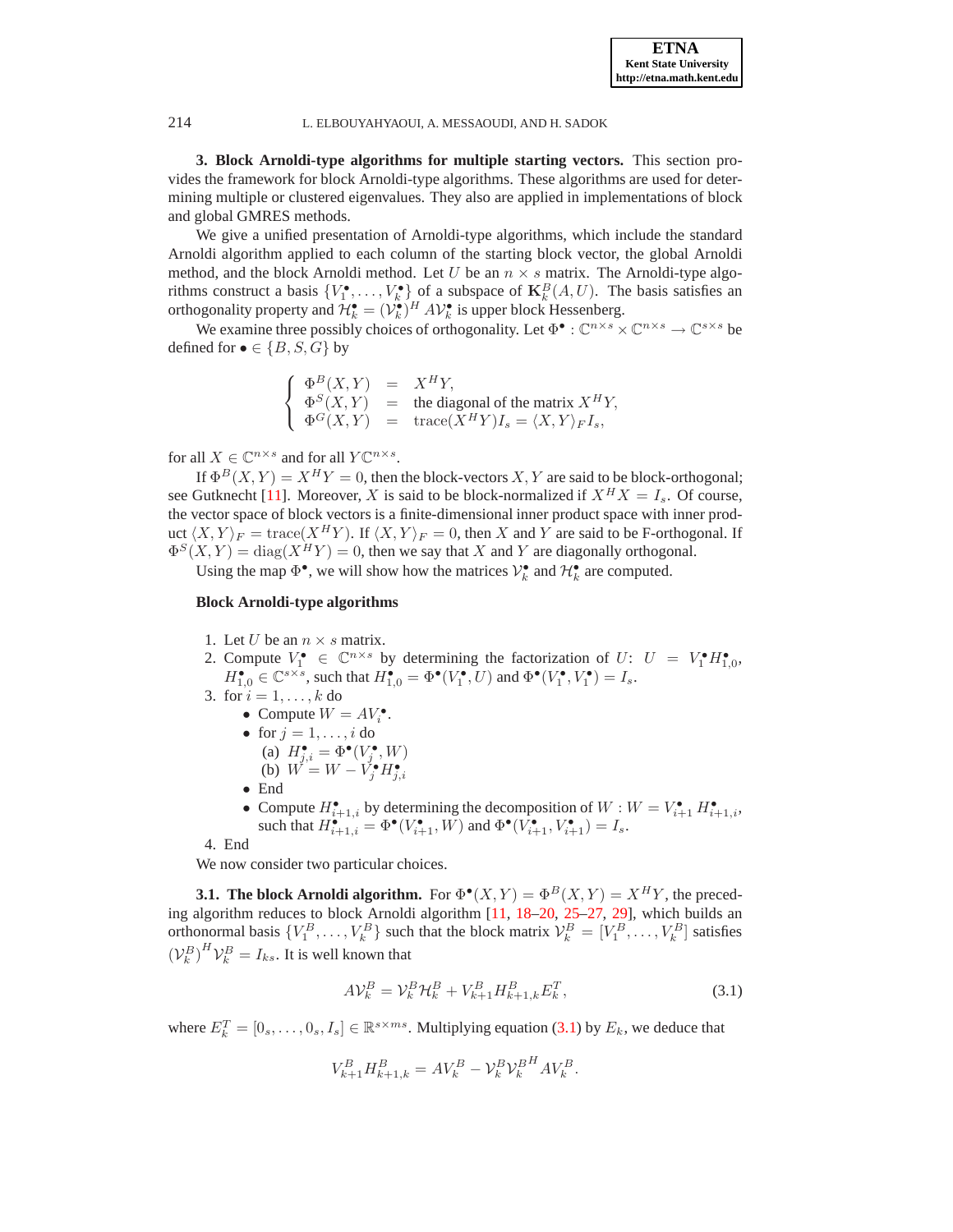We also have  $AV_1^B H_{1,0} = AU$  and  $V_2^B H_{2,1}^B = AV_1^B - V_1^B V_1^B$  $H A V_1^B$ , which imply that  $V_2^B H_{2,1}^B H_{1,0} = AU - V_1^B V_1^B$  $H<sup>H</sup> AU$ . Thus, by induction, we deduce that

$$
V_{k+1}^{B} H_{k+1,k}^{B} H_{k,k-1}^{B} \cdots H_{1,0}^{B} = A^{k} U - V_{k}^{B} V_{k}^{B} A^{k} U.
$$

Furthermore, if  $K_k = V_k^B \mathcal{R}_k^B$  is the QR decomposition of the full-rank matrix  $K_k$ , then  $V_k V_k^B = \mathcal{K}_k (\mathcal{K}_k^H \mathcal{K}_k)^{-1} \tilde{\mathcal{K}}_k^H$ . Hence, we have

$$
V_{k+1}^{B} H_{k+1,k}^{B} H_{k,k-1}^{B} \cdots H_{1,0}^{B} = A^{k} U - \mathcal{K}_{k} (\mathcal{K}_{k}^{H} \mathcal{K}_{k})^{-1} \mathcal{K}_{k}^{H} A^{k} U.
$$
 (3.2)

Consider the representation  $V_{k+1}^B = \mathbb{P}_{k,B}^A(A) \circ U$ . Since it is not easy to express  $\mathbb{P}_{k,B}^A$  in terms of Krylov matrices, we consider a monic matrix-valued polynomial, which, apart from a multiplicative matrix, is the polynomial  $\mathbb{P}_{k,B}^A$ . Thus, let  $\widetilde{\mathbb{P}}_{k,B}^A$  denote the matrix-valued polynomial

$$
\widetilde{\mathbb{P}}^A_{k,B}(t)=\mathbb{P}^A_{k,B}(t)H^B_{k+1,k}\cdots H^B_{1,0},
$$

and let  $\{Z_k\}$  be the block vectors defined by  $Z_1 = U$  and

$$
Z_{k+1} = V_{k+1}^B H_{k+1,k}^B \cdots H_{1,0}^B.
$$

Then

$$
Z_{k+1} = \left(I - \mathcal{K}_k \left(\mathcal{K}_k^H \mathcal{K}_k\right)^{-1} \mathcal{K}_k^H\right) A^k U = \widetilde{P}_{k,B}^A(A) \circ U \quad \text{for} \quad k \ge 1. \tag{3.3}
$$

The matrix-valued polynomial  $\widetilde{P}_{k,B}^{A}$  can be expressed as

$$
\widetilde{\mathbb{P}}_{k,B}^{A}(t) = \left( \begin{bmatrix} t^{k} I_{s} & I_{s} & \dots & t^{k-1} I_{s} \\ \mathcal{K}_{k}^{H} A^{k} U & \mathcal{K}_{k}^{H} \mathcal{K}_{k} \end{bmatrix} / \mathcal{K}_{k}^{H} \mathcal{K}_{k} \right). \tag{3.4}
$$

Applying the determinant function to this Schur complement, we obtain

<span id="page-8-0"></span>
$$
\det(\widetilde{\mathbb{P}}_{k,B}^{A}(t)) = \frac{\det\left(\begin{bmatrix} t^{k}I_{s} & I_{s} & \dots & t^{k-1}I_{s} \\ \mathcal{K}_{k}^{H}A^{k}U & \mathcal{K}_{k}^{H}\mathcal{K}_{k} \\ \det(\mathcal{K}_{k}^{H}\mathcal{K}_{k}) \end{bmatrix}\right)}{\det(\mathcal{K}_{k}^{H}\mathcal{K}_{k})}.
$$
(3.5)

The following result examines the zeros of  $\widetilde{\mathbb{P}}_{k,B}^A$ .

det

THEOREM 3.1. Let the matrix  $\mathcal{K}_k$  be of full rank. Then

$$
\det(\widetilde{\mathbb{P}}_{k,B}^{A}(t)) = \prod_{i=1}^{ks} (t - \theta_i^{(k)}),
$$

where  $\theta_i^{(k)}$ ,  $i = 1, ..., ks$ , are the eigenvalues of the matrix  $(\mathcal{K}_k^H \mathcal{K}_k)^{-1} (\mathcal{K}_k^H A \mathcal{K}_k)$ . *Proof.* Let  $\theta$  be a root of  $\det(\widetilde{\mathbb{P}}_{k,B}^{A}(t))$ . It follows from [\(3.5\)](#page-8-0) that

$$
\det \left( \begin{bmatrix} I_s & \dots & \theta^{k-1} I_s & \theta^k I_s \\ & \mathcal{K}_k^H \mathcal{K}_k & & \mathcal{K}_k^H A^k R_0 \end{bmatrix} \right) = 0.
$$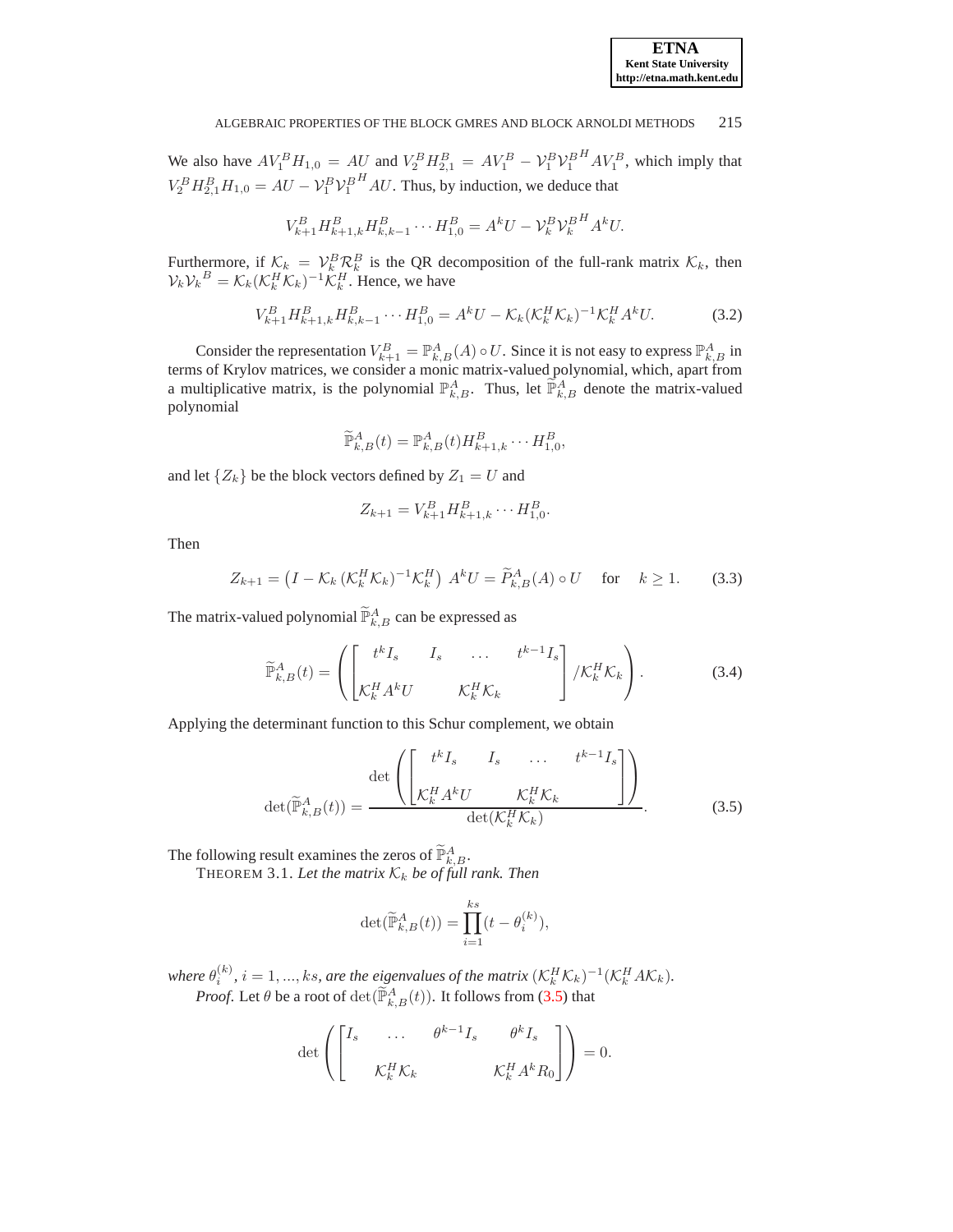Let  $C_i$  denote the  $i^{th}$  block column of this determinant. Then replacing  $C_i$  by  $C_i - \theta C_{i-1}$ for  $i = 2, \ldots, k$ , we obtain

$$
\det(\mathcal{K}_k^H A \mathcal{K}_k - \theta \mathcal{K}_k^H \mathcal{K}_k) = 0.
$$

Since the matrix  $\mathcal{K}_k^H \mathcal{K}_k$  is nonsingular,  $\theta$  is an eigenvalue of  $(\mathcal{K}_k^H \mathcal{K}_k)^{-1} \mathcal{K}_k^H A \mathcal{K}_k$ . This result, for the special case  $s = 1$ , is shown in [\[21\]](#page-13-9).  $\Box$ 

Using the QR decomposition of the full-rank matrix  $\mathcal{K}_k = \mathcal{V}_k^B \mathcal{R}_k^B$ , we deduce that

$$
(\mathcal{K}_k^H \mathcal{K}_k)^{-1} \mathcal{K}_k^H A \mathcal{K}_k = (\mathcal{R}_k^B)^{-1} \mathcal{H}_k^B \mathcal{R}_k^B.
$$

Consequently the roots of  $\mathbb{P}_{k,B}^A(t)$  are the eigenvalues of  $\mathcal{H}_k^B$ .

**3.2. The global Arnoldi algorithm.** We have

$$
\Phi^{\bullet}(X,Y) = \Phi^G(X,Y) = \langle X,Y \rangle_F I_s.
$$

Hence, the global Arnoldi process builds an F-orthonormal basis  $\{V_1^G, \ldots, V_k^G\}$  of  $\mathbf{K}_k^B(A, U)$ , such that the matrix  $\mathcal{V}_k^G = [V_1^G, \dots, V_k^G]$  satisfies

$$
A\mathcal{V}_k^G = \mathcal{V}_k^G \mathcal{H}_k^G + V_{k+1}^G H_{k+1,k}^G E_k^T,
$$

where  $\mathcal{H}_k^G = H_k^G \otimes I_s$  and the matrix  $H_k^G$  is a  $k \times k$  Hessenberg matrix whose nonzero entries  $(h_{i,j}^G)$  are defined by the following algorithm.

# **Global Arnoldi algorithm**

1. Let U be an  $n \times s$  matrix. 2. Compute  $V_1^G \in \mathbb{C}^{n \times s}$  by  $V_1^G = U / ||U||_F$ , 3. for  $i = 1, ..., k$  do • Compute  $W = AV_i^G$ . • for  $j = 1, \ldots, i$  do (a)  $h_{j,i}^G = \langle V_j^G, W \rangle_F$ (b)  $W = W - h_{j,i}^G V_j^G$ • End • Compute  $h_{i+1,i}^G = ||W||_F$  and set  $V_{i+1}^G = W/h_{i+1,i}$ .

4. End

It is easy to see that  $H_{k+1,k}^G = h_{k+1,k}^G I_s$  and that  $V_{k+1}^G = \mathbb{P}_{k,G}^A(A)U$ . Moreover, if we set

$$
\widetilde{\mathbb{P}}_{k,G}^A(t) = h_{k+1,k}^G \cdots h_{2,1}^G ||U||_F \mathbb{P}_{k,G}^A(t)
$$

and use the explicit form of  $\widetilde{P}_{k,G}^A$ ,

$$
\widetilde{\mathbb{P}}_{k,G}^{A}(t) = \frac{\det\left(\begin{bmatrix} t^{k} & 1 & \cdots & t^{k-1} \\ \mathcal{K}_{k}^{H} \diamond (A^{k}U) & (\mathcal{K}_{k}^{H} \diamond \mathcal{K}_{k}) & \end{bmatrix}\right)}{\det(\mathcal{K}_{k}^{H} \diamond \mathcal{K}_{k})},
$$
\n(3.6)

we can characterize the roots.

THEOREM 3.2. Let the matrix  $(\mathcal{K}_k^H \diamond \mathcal{K}_k)$  be nonsingular. Then

$$
\widetilde{\mathbb{P}}_{k,G}^{A}(t)) = \prod_{i=1}^{s} (t - \widetilde{\theta}_{i}^{(k)}),
$$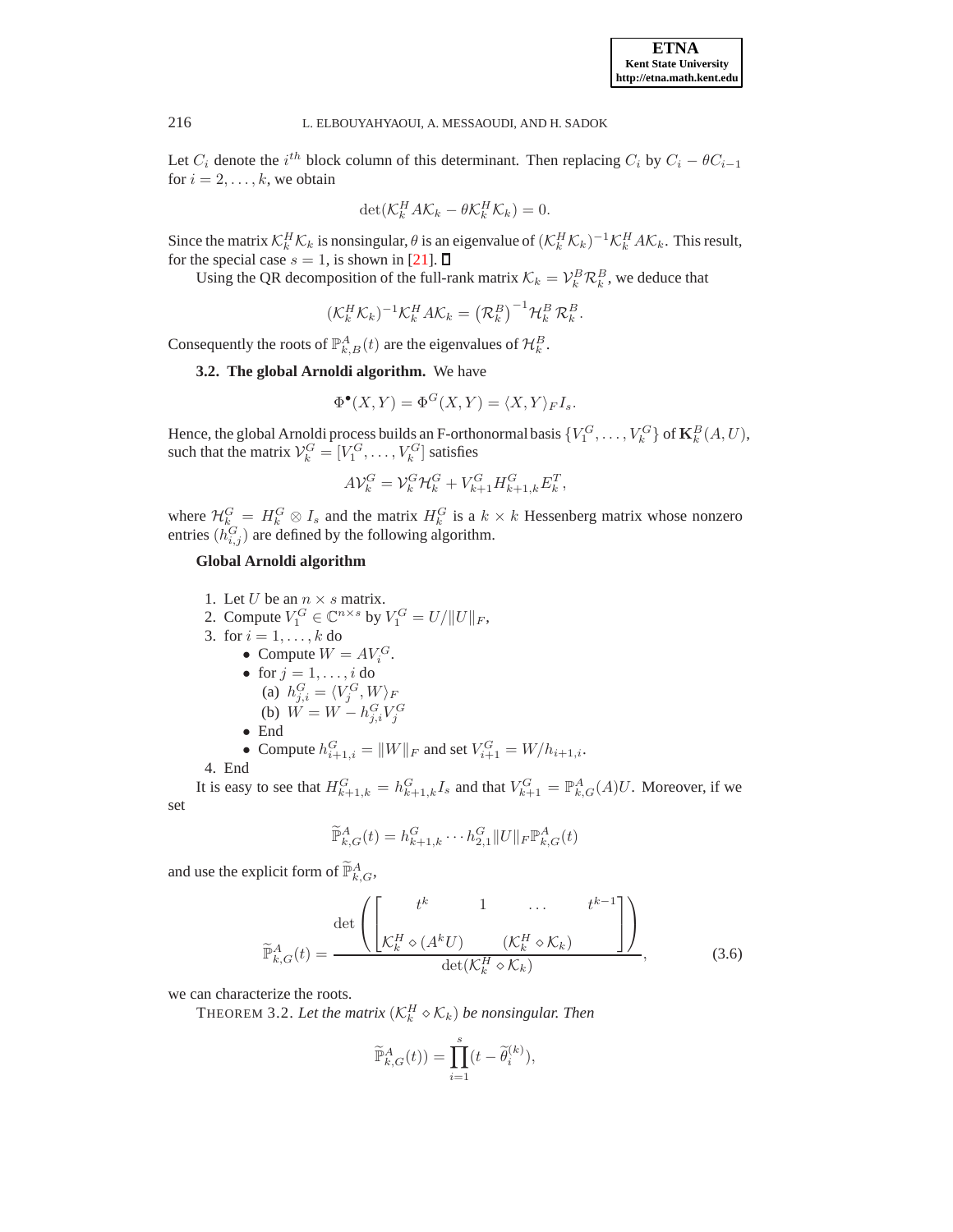

where  $\widetilde{\theta}_i^{(k)}$ , for  $i = 1, ..., s$ , are the eigenvalues of the matrix  $(\mathcal{K}_k^H \diamond \mathcal{K}_k)^{-1}(\mathcal{K}_k^H \diamond (A \mathcal{K}_k)).$ 

The eigenvalues  $\tilde{\theta}_i^{(k)}$  can be called the F-Ritz values, since they also are the eigenvalues of the Hessenberg matrix  $H_k^G = (\mathcal{V}_k^G)$  $H \otimes (A \mathcal{V}_k^G)$  $\binom{G}{k}$ .

When we apply the global or the block Arnoldi processes with  $s = 1$  and with the *i*th columns of  $U$ , we obtain the standard Arnoldi process. Hence, the standard Arnoldi vectors obtained with the *i*th columns of U can be written as  $v_k^{(i)} = p_{k,S}^{(i)}(A)Ue_i$ . Let  $V_{k,S}^A$  be the vector whose columns are  $v_k^{(1)}, \ldots, v_k^{(s)}$ . We have

$$
V_{k,S}^A = [p_{k,S}^{(1)}(A)Ue_1, \ldots, p_{k,S}^{(s)}(A)Ue_s].
$$

Consequently,

$$
\text{vec}(V_{k,S}^A) = \mathbb{P}_{k,S}^A(A)\,\text{vec}(U),\tag{3.7}
$$

where  $\mathbb{P}^{A}_{k,S}(t) = diag(p_{k,S}^{(1)}(t), \ldots, p_{k,S}^{(s)}(t)).$ 

<span id="page-10-0"></span>**4. Examples.** We illustrate the theory developed in this paper with two examples. The first one involves a diagonalizable matrix; the matrix of the second example is defective. In these examples, we set  $X_0 = 0$  and  $U = B$ .

EXAMPLE 4.1. Consider the matrix and right-hand sides

|  |  | $A = \begin{bmatrix} -1 & 0 & -1 & 1 \\ 0 & 2 & 0 & -1 \\ 0 & 0 & 1 & -1 \\ 0 & 0 & 0 & -2 \end{bmatrix}$ and $B = \begin{bmatrix} 1 & 1 \\ 0 & 0 \\ 1 & 1 \\ -1 & 2 \end{bmatrix}$ . |  |  |
|--|--|---------------------------------------------------------------------------------------------------------------------------------------------------------------------------------------|--|--|
|  |  |                                                                                                                                                                                       |  |  |

Results obtained by the block Arnoldi and BGMRES methods are reported in Table [4.1.](#page-10-1) Moreover, we have for block Arnoldi,  $\det(\mathbb{P}_{1,B}^{A}(t)) = \frac{\sqrt{2}}{18}(2t+1)(t+2)$  and  $\det(\mathbb{P}_{2,B}^{A}(t)) =$  $\frac{\sqrt{2}}{9}(t^2-1)(t^2-4)$ . Hence, the eigenvalues of the matrix A are the roots of  $\mathbb{P}_{2,B}^A$ . We also remark that the roots of  $\mathbb{P}^A_{1,B}$  are  $-\frac{1}{2}$  and  $-2$ .

k 
$$
\mathbb{P}_{k,B}^{A}(t)
$$
  
\n1  $\frac{\sqrt{3}}{3} \begin{bmatrix} \frac{\sqrt{2}}{3}(t+1) & \frac{1}{3}(t-2) \\ -\frac{\sqrt{2}}{6} & t+\frac{4}{3} \end{bmatrix}$   $\begin{bmatrix} \frac{3}{26}t+1 & \frac{5}{26}t \\ -\frac{1}{13}t & \frac{7}{13}t+1 \end{bmatrix}$   
\n2  $\frac{\sqrt{3}}{3} \begin{bmatrix} \frac{\sqrt{2}}{3}(t^{2}+\frac{2}{3}t-2) & \frac{1}{3}(t^{2}-\frac{10}{3}t+4) \\ \frac{\sqrt{2}}{3}(\frac{t}{3}+1) & t^{2}-\frac{5}{9}t-\frac{8}{3} \end{bmatrix}$   $\begin{bmatrix} (-\frac{3}{4}t^{2}-\frac{1}{6}t+1 & -\frac{1}{2}t^{2}+\frac{1}{3}t \\ -\frac{1}{4}t^{2}-\frac{1}{12}t & -\frac{1}{2}t^{2}-\frac{1}{6}t+1 \end{bmatrix}$   
\nTABLE 4.1

<span id="page-10-1"></span>*Polynomials obtained by the block Arnoldi and BGMRES methods.*

On the other hand, the upper block Hessenberg matrix  $\mathcal{H}_2^B$  determined by block Arnoldi algorithm is

$$
\mathcal{H}_2^B = \begin{bmatrix} -1 & \frac{\sqrt{2}}{2} & \frac{5\sqrt{2}}{18} & \frac{1}{9} \\ \frac{\sqrt{2}}{2} & \frac{-3}{2} & \frac{5}{18} & \frac{\sqrt{2}}{18} \\ \frac{3\sqrt{2}}{2} & -\frac{1}{2} & \frac{11}{18} & -\frac{5\sqrt{2}}{18} \\ 0 & \frac{\sqrt{2}}{2} & -5\frac{\sqrt{2}}{18} & \frac{17}{9} \end{bmatrix},
$$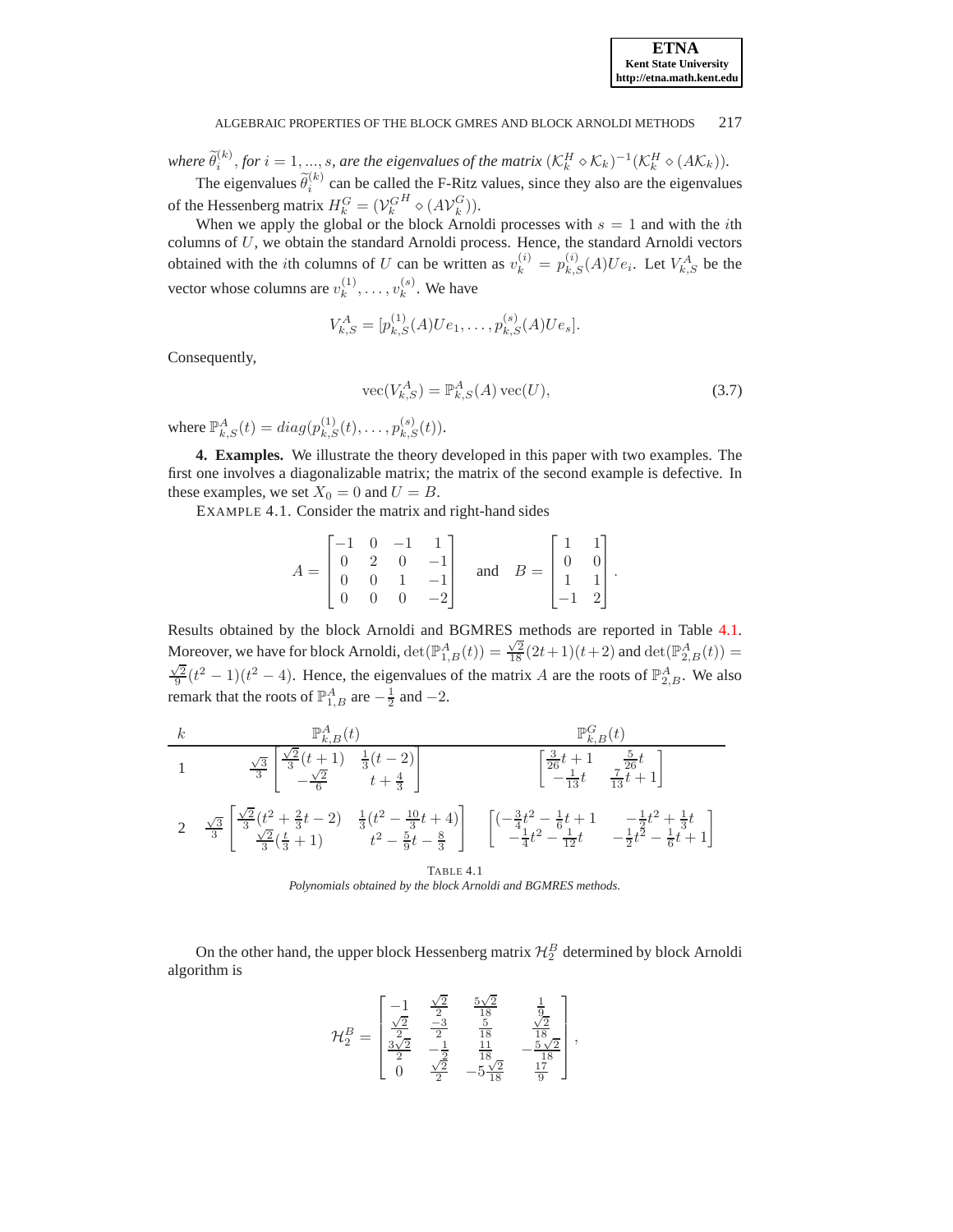| k | $P_{k,G}^A(t)$                                 | $P_{k,G}^G(t)$                                                       |
|---|------------------------------------------------|----------------------------------------------------------------------|
| 1 | $\frac{1}{\sqrt{23}}(3t+4)$                    | $\frac{1}{(\frac{4}{13}t+1)}$                                        |
| 2 | $\frac{1}{\sqrt{15042}}(69t^2+64t-91)$         | $\frac{-21}{113}t^2+\frac{88}{1467}t+1$                              |
| 3 | $\frac{1}{3037830}(981t^3+1482t^2-2066t-2182)$ | $\frac{-2182}{(11809}t^3-\frac{4589}{11809}t^2+\frac{716}{1687}t+1)$ |
| 4 | $3\sqrt{\frac{327}{9290}}(t^2-1)(t^2-4)$       | $\frac{1}{4}(t^2-1)(t^2-4)$                                          |

<span id="page-11-0"></span>



<span id="page-11-1"></span>TABLE 4.3 *Polynomials obtained by the standard Arnoldi method.*



<span id="page-11-2"></span>TABLE 4.4 *Polynomials obtained using the Standard GMRES method.*

with the characteristic polynomial

$$
P_{\mathcal{H}_2}(t) = \det(tI_4 - \mathcal{H}_2^B) = (t^2 - 1)(t^2 - 4).
$$

The polynomials determined by global Arnoldi and global GMRES are displayed in Table [4.2.](#page-11-0) The standard Arnoldi methods yields the polynomials of Table [4.3,](#page-11-1) and the polynomial determined by standard GMRES are shown in Table [4.4.](#page-11-2)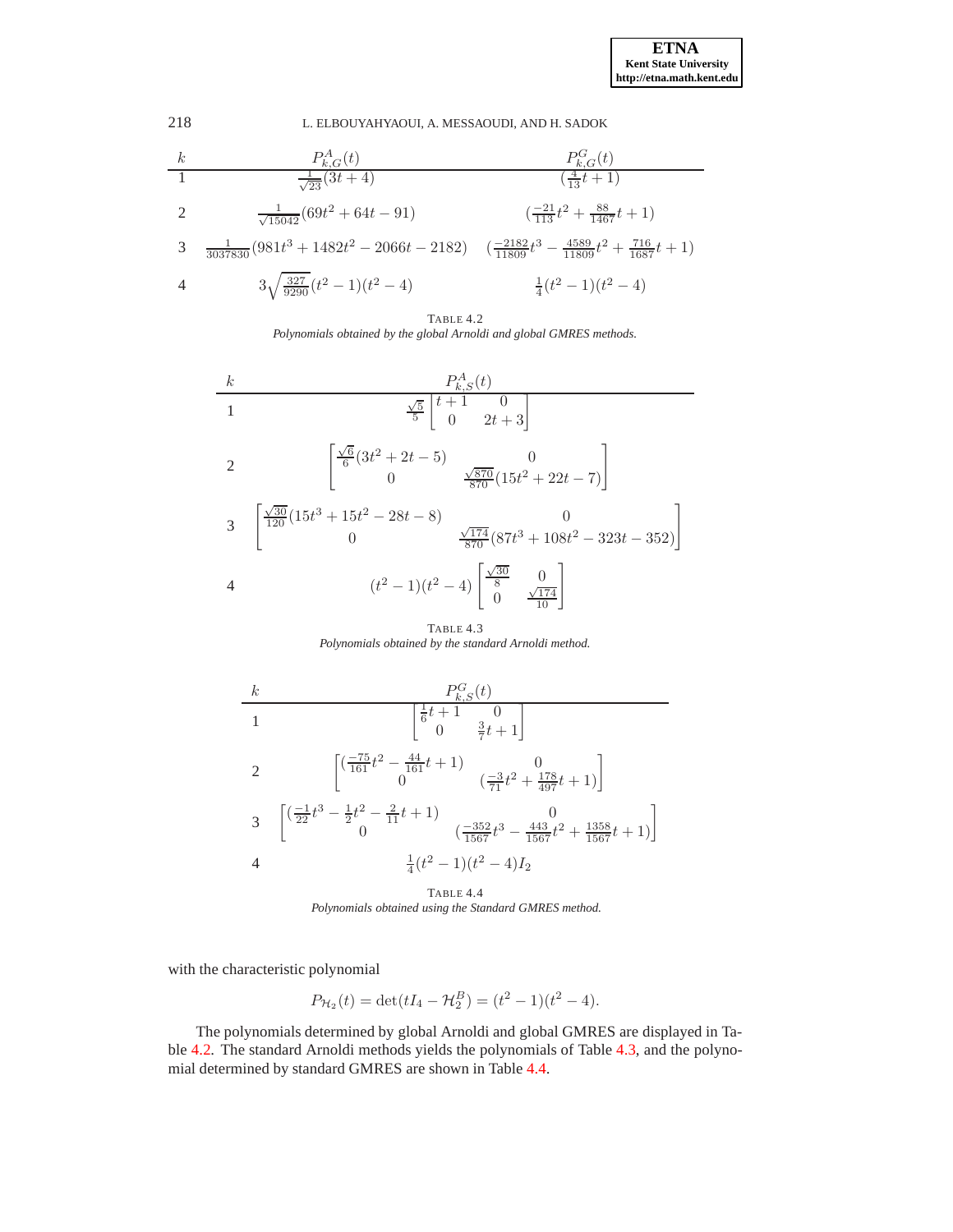**ETNA Kent State University http://etna.math.kent.edu**

### ALGEBRAIC PROPERTIES OF THE BLOCK GMRES AND BLOCK ARNOLDI METHODS 219



<span id="page-12-0"></span>TABLE 4.5 *Polynomials obtained by the block Arnoldi and BGMRES methods.*

EXAMPLE 4.2. Define the defective matrix

$$
A = \begin{bmatrix} 1 & 2 & 1 & 0 \\ 0 & 1 & 0 & 1 \\ 0 & 0 & 1 & 0 \\ 0 & 0 & 0 & 2 \end{bmatrix}
$$

and let

$$
B = U = \begin{bmatrix} 1 & 2 \\ 1 & 0 \\ 0 & 1 \\ 0 & 1 \end{bmatrix}.
$$

Table [4.5](#page-12-0) shows the results obtained by the block algorithms. The upper block Hessenberg matrix determined by the block Arnoldi algorithm is given by

$$
\mathcal{H}_2^B = \frac{1}{20} \begin{bmatrix} 45 & 5 & -3\sqrt{10} & 4\sqrt{10} \\ -15 & 25 & 5\sqrt{10} & 0 \\ 5\sqrt{10} & -3\sqrt{10} & -2 & -4 \\ 0 & 4\sqrt{10} & 16 & 32 \end{bmatrix}.
$$

It has the characteristic polynomial

$$
P_{\mathcal{H}_2}(t) = (t-1)^3(t-2).
$$

We also have

$$
P_{3,G}^{A}(t) = \frac{2\sqrt{19}}{\sqrt{67}}(t-1)^{2}(t-2),
$$
  
\n
$$
P_{3,G}^{G}(t) = -\frac{1}{2}(t-1)^{2}(t-2),
$$
  
\n
$$
P_{3,S}^{A}(t) = (t-1)^{2}(t-2)\begin{bmatrix} \sqrt{38} & 0\\ 0 & \frac{\sqrt{66}}{9} \end{bmatrix},
$$
  
\n
$$
P_{3,S}^{G}(t) = -\frac{1}{2}(t-1)^{2}(t-2).
$$

We remark that for all iterations except for the last one, the roots of the BGMRES polynomials are, in general, different from those of the corresponding Arnoldi polynomials. Moreover, apart from a multiplicative scalar, the determinant of the Arnoldi polynomial is the characteristic polynomial of the Hessenberg matrix obtained from the Arnoldi-type algorithms.